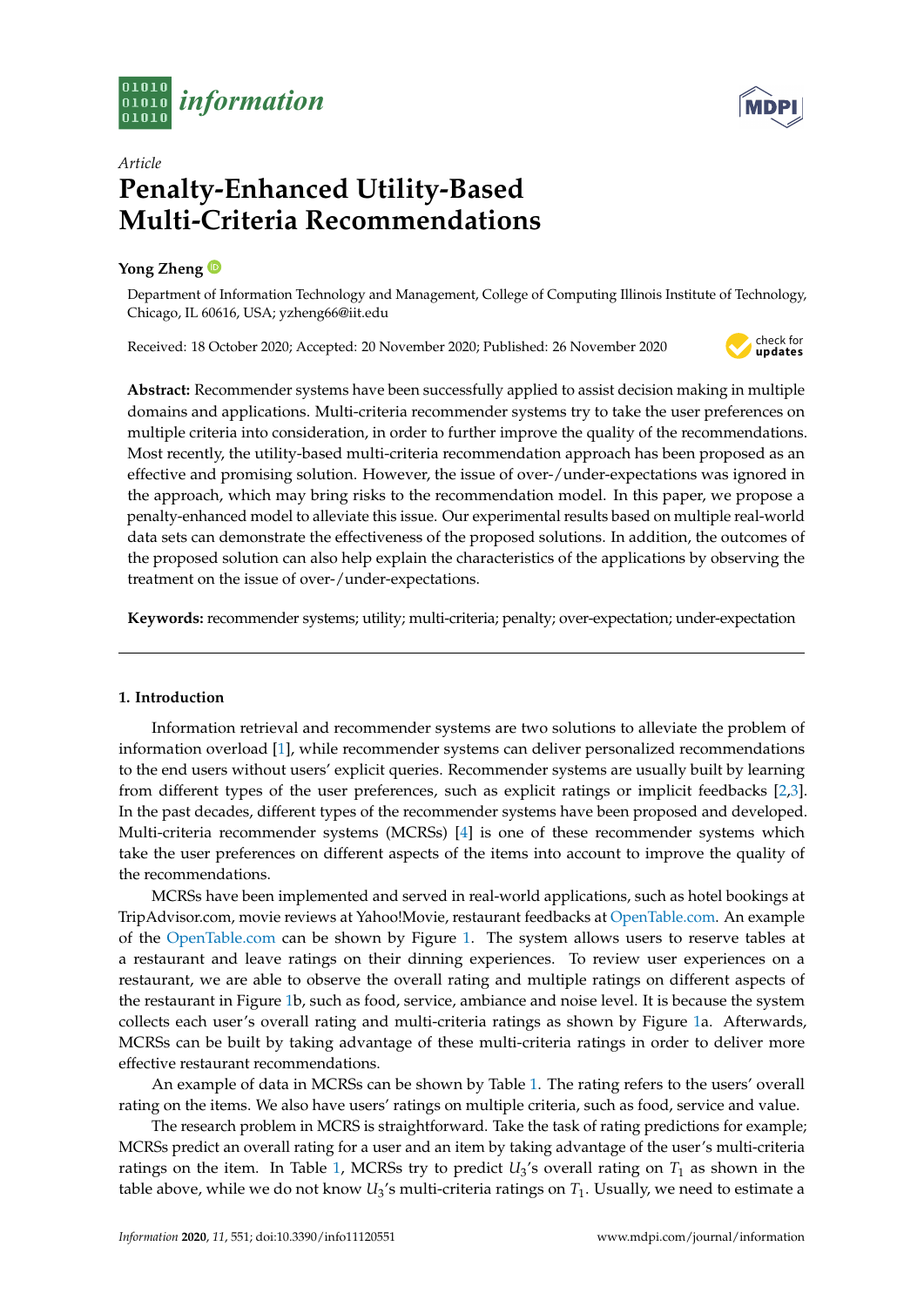user's multi-criteria ratings on an item, and then aggregate these ratings to finally predict the overall rating. The predicted overall rating can be used as a ranking score to sort and produce the list of recommendations delivered to the user.

<span id="page-1-0"></span>

(**a**) Page of rating entry

**(a)** Page of rating entry **(b)** Page of restaurant information **(a)** Page of rating entry **(b)** Page of restaurant information (**b**) Page of restaurant information **Figure 1.** Example of user preferences on multiple criteria. **Figure 1.** Example of user preferences on multiple criteria. **Figure 1.** Example of user preferences on multiple criteria.

|  |  | User Item Rating Food Service Value<br>$U_1$ $T_3$ 4 4 3 4<br>$U_2$ $T_2$ $3$ $3$ $3$ $3$<br>$U_3$ $T_1$ ? ? ? ? |
|--|--|------------------------------------------------------------------------------------------------------------------|

<span id="page-1-1"></span>Table 1. Example of Rating Matrix from OpenTable.

*Most recently, a utility-based multi-criteria recommendation approach [\[5\]](#page-11-4) was proposed and* are user expectations on the items which can be represented by a list of ratings in multiple criteria. Given an item, we can also estimate a user's ratings on the different aspects of the items. In this case, the similarity between the user expectations and the multi-criteria ratings on the items can be considered as the utility of the item from the perspective of the user. A user may like the items more, if the similarity between user expectation and the user's multi-criteria ratings on these items is higher. The similarity score therefore can be used to rank the items to produce the top-N recommendations. We proposed to learn these user expectations by a learning-to-rank  $[6,7]$  $[6,7]$  method, and the experimental results were effective and promising. it was demonstrated as one of the most effective methods. In this approach, we assume that there

However, there is a drawback in this approach. Namely, there is an issue of over-/under-expectations, while the current utility or similar function is not able to capture it. The issue refers to the situation that a user's rating on an item may lead to over-/under-expectations in comparison with the user's expectations on the items. Finally, It could result in false positives in [th](#page-2-0)e recommendation list and false negatives in the recommendation candidates. Take Table 2 for example, the first three rows refer to user  $u$ 's rating vectors on three items, while the last row refers to *u's* expectations to select a restaurant to dine in. It is clear that *u's* ratings on  $T_1$  are under-expectations, while his or her ratings on  $T_2$  are over-expectations. However, some of *u*'s ratings on *1*3 are under-expectations, write or  $\frac{47}{100}$  proposed to learn the set of the calculations by a learning-to-rank  $\frac{47}{100}$  method, and the experimental  $\frac{47}{100}$  method, and the experimental  $\frac{47}{100}$  method, and the experimental  $\frac{47}{100}$  m on  $T_3$  are under-expectations, while others are over-expectations. It results in the difficulty of deciding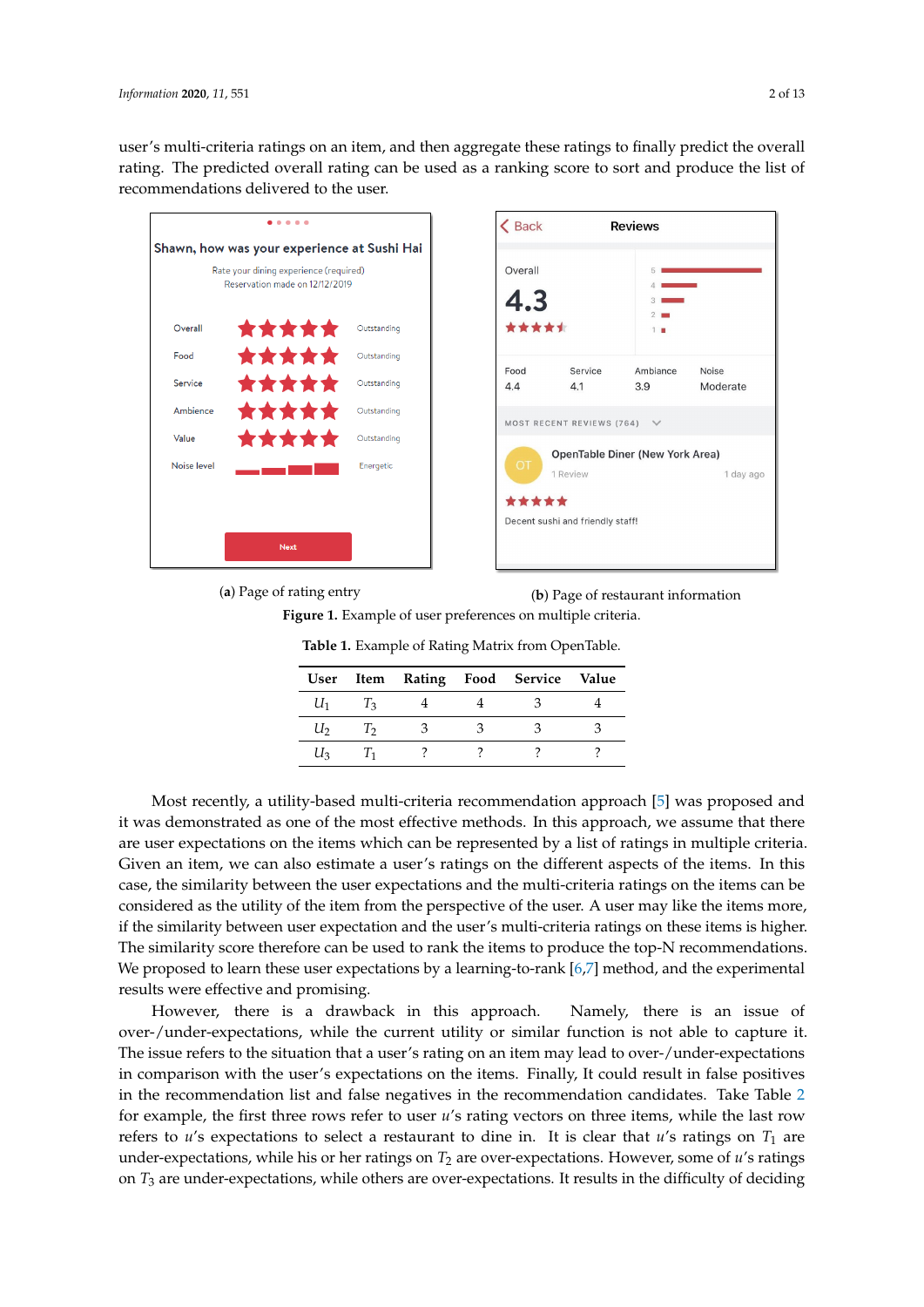<span id="page-2-0"></span>whether the user will like *T*3. It could be more complicated when it comes to the recommendation methods in the proposed utility-based multi-criteria recommendation models. A filtering strategy [\[8\]](#page-11-7) may be helpful to alleviate the issue, but we need to pre-define the filtering rules by using domain knowledge. The challenge, therefore, becomes how to figure out a general solution for the utility-based multi-criteria recommendation model without domain knowledge.

| User                       | <b>Item</b>        |     |  | Food Service Value Ambiance |
|----------------------------|--------------------|-----|--|-----------------------------|
| $\boldsymbol{\mathcal{u}}$ |                    |     |  |                             |
| u                          | Тź                 |     |  |                             |
| u                          | $T_3$              |     |  |                             |
|                            | $u$ 's expectation | - 3 |  |                             |

**Table 2.** Example of over-/under-expectation.

In this paper, we propose to learn and apply penalties for the situation of over-/under-expectations. The proposed solution is generally enough to be applied in any applications, and we do not need any domain knowledge to define the filtering rules. The experimental results based on multiple data sets can demonstrate the effectiveness of our proposed solutions.

The remainder of this paper is organized as follows. Section [2](#page-2-1) positions the related work. Section [3](#page-3-0) presents the utility-based multi-criteria recommendation model. Section [4](#page-6-0) discusses our proposed solution to alleviate the issue of over-/under-expectations. Section [5](#page-7-0) presents the experimental results, followed by the conclusions and future work in Section [6.](#page-10-0)

## <span id="page-2-1"></span>**2. Related Work**

In this section, we discuss the related work in multi-criteria recommender systems, as well as the utility-based recommendation models.

#### *2.1. Multi-Criteria Recommendations*

As mentioned before, we have both overall rating and multi-criteria ratings in the rating data. The task in MCRS is predicting the overall rating for a user on an item by taking advantage of the multi-criteria ratings. Usually, we need to estimate a user's multi-criteria ratings on an item, and then aggregate these ratings to finally predict the overall rating, as shown in Equation  $(1)$ . We use  $R_0$  to represent the overall rating, and  $R_{1,2,\cdots,k}$  as the multi-criteria ratings, while the function  $f$  is denoted as the aggregation function.

<span id="page-2-2"></span>
$$
R_0 = f(R_1, R_2, \cdots, R_k)
$$
\n<sup>(1)</sup>

Several multi-criteria recommendation algorithms have been developed to take advantage of these multi-criteria ratings. One of these methods is the heuristic approach [\[4,](#page-11-3)[9\]](#page-11-8) which utilizes the multi-criteria ratings to better calculate user-user or item-item similarities in the collaborative filtering algorithms. Another one is the model-based approach [\[4,](#page-11-3)[10](#page-11-9)[,11\]](#page-11-10) which constructs a predictive model to estimate a user's overall rating on one item from the observed multi-criteria ratings. The model-based methods are usually more effective than the heuristic approach, since they are machine learning based algorithms which can even alleviate sparsity issues in the rating data.

Adomavicius, et al.'s [\[4\]](#page-11-3) linear aggregation is one of the most basic and popular model which is usually utilized as a baseline for the purpose of benchmark. In this approach, we need to predict a user's rating on each criterion independently by using any rating function in the traditional recommender systems. Afterwards, we can use a linear regression as the aggregation function to finally estimate the overall rating by taking advantage of these predicted multi-criteria ratings.

One drawback in the approach above is that it ignores the correlation among the different criteria. Take the restaurant recommendation in the OpenTable for example, a user may not give a high rating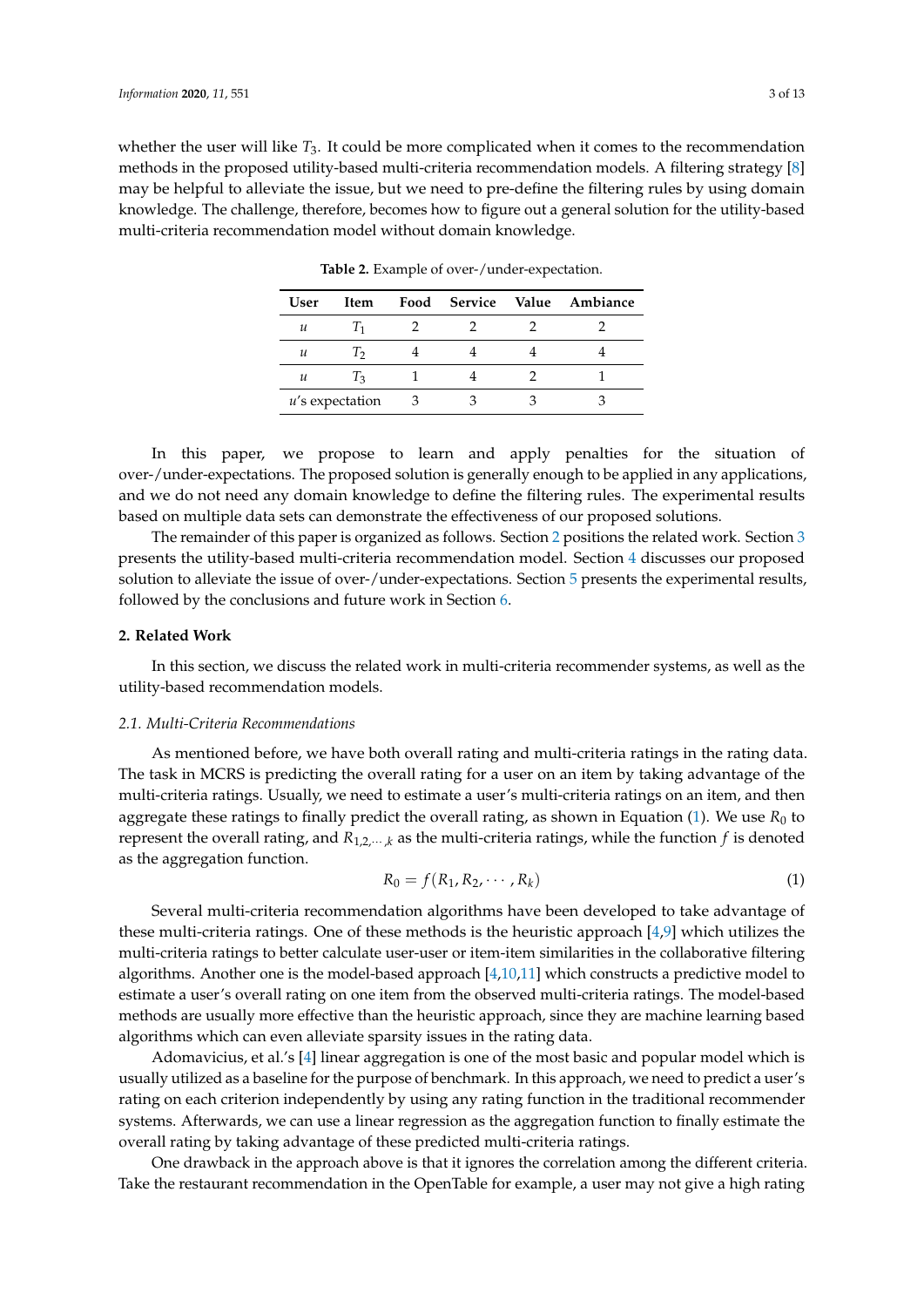on the criterion "value", if the user does not like the "food" in this restaurant. Researchers try to build more effective models by taking the correlation of the criteria into considerations. The flexible mixture model [\[10\]](#page-11-9) is one of these attempts. It is a mixture model-based collaborative filtering algorithm incorporating the discovered dependency structure, while multiple criteria can be put on the structure connected with a user and an item by using two latent variables. We made another attempt and proposed the approach of criteria chains [\[11\]](#page-11-10), in which we predicted the multi-criteria ratings in a sequence. The predicted preference in one criterion could be considered as contexts to be used to predict the preference in the next criterion. In this way, we were able to consider the correlation among criteria in the chain.

#### *2.2. Utility-Based Recommendation Models*

According to the classification of recommender systems by Burke [\[12\]](#page-11-11), there are five categories—collaborative models [\[13](#page-11-12)[,14\]](#page-11-13), content-based recommenders [\[15](#page-11-14)[,16\]](#page-11-15), methods which utilize demographic information [\[17\]](#page-11-16), knowledge-based algorithms [\[18,](#page-11-17)[19\]](#page-11-18), and utility-based models [\[5](#page-11-4)[,20](#page-11-19)[,21\]](#page-11-20). The utility-based recommenders make suggestions based on a computation of the utility of each item for the user. Utility can be used to indicate how valuable an item is from the perspective of a user. The utility function may vary from data to data, and there are no unified function to be generalized to different domains or applications. Guttman used different transformation functions (e.g., linear, square or universal functions) for different types of the attributes (e.g., continuous or discrete) in the context of online shopping [\[20\]](#page-11-19). Li et al. [\[22\]](#page-11-21) defined the utility of recommending a potential link in the social networks by a linear aggregation of its value, cost, and the linkage likelihood. Moreover, Zihayat et al. proposed to use the aggregation of article-driven (e.g., popularity, topic distributions) and user-driven measures (e.g., clickstream, dwell time) as the utility function for news recommendations [\[21\]](#page-11-20). The utility-based multi-criteria recommendation model [\[5\]](#page-11-4) discussed in the next section is an example which designs the utility function to serve multi-criteria recommendations. Different optimization methods can be applied to find the optimal solution in the utility-based recommendation model. A multi-objective optimizer [\[23,](#page-11-22)[24\]](#page-11-23) could be useful, if there are multiple objectives involved in the recommendation model.

Our previous work [\[5\]](#page-11-4) proposed and developed the utility-based multi-criteria recommendation models. However, we ignored the over-/under-expectation issue. In this paper, we propose the improved solutions which are built upon the previous model but they further alleviate the issue of the over-/under-expectations.

#### <span id="page-3-0"></span>**3. Preliminary: Utility-Based Multi-Criteria Recommendations**

In this section, we introduce the existing utility-based multi-criteria recommendation model [\[5\]](#page-11-4).

## *3.1. Utility-Based Model (UBM)*

The major contribution of our previous work [\[5\]](#page-11-4) is the design of the utility function for the multi-criteria recommender systems. More specifically, the utility of an item from the perspective of the user refers to how valuable the item is in view of a user. It was defined as the similarity between the vector of user expectations and the vector of user ratings in the multiple criteria (i.e., different aspects of the items).

Assume there are *N* criteria, we use  $\vec{c}_u$  to represent the vector of user expectations for a user *u*, and  $\overrightarrow{r_{u,i}}$  denotes the *u*'s rating vector (i.e., multi-criteria ratings) on the item *i*, as shown in Equations (2) and (3). Note that the expectation vector tells a user's expectations on the favorite items aligned to the same criteria used in the vector  $\overrightarrow{r_{u,i}}$ . More specifically,  $r_{u,i}^t$  (t = 1, 2, · · · , N) refers to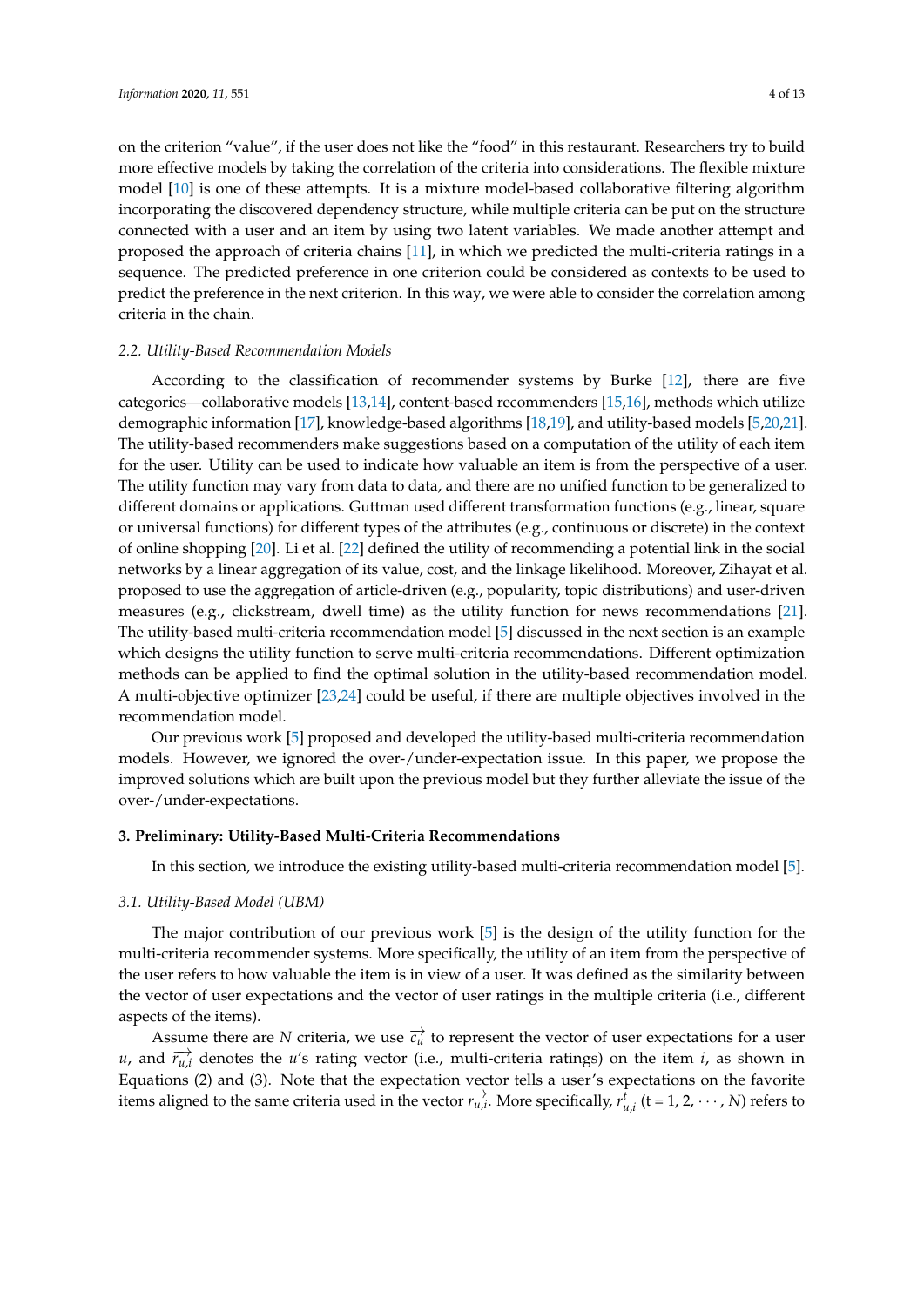user *u*'s rating on the item *i* in the *t*th criterion. Accordingly,  $c_u^t$  can tell user *u*'s expectation on the items in terms of the *t*th criterion. They must be in the same rating scale for each criterion.

$$
\overrightarrow{c_u} = \langle c_u^1, c_u^2, \cdots, c_u^N \rangle \tag{2}
$$

$$
\overrightarrow{r_{u,i}} = \langle r_{u,i}^1, r_{u,i}^2, \cdots, r_{u,i}^N \rangle \tag{3}
$$

The value of the utility can be obtained by the similarity or distance measures between two vectors, as shown in Equation [\(4\)](#page-4-0). The larger the utility is, the more the user may like this item. Note that distance measure will represent dissimilarities, since the similarity will be higher if the distance is smaller.

<span id="page-4-0"></span>
$$
Utility(u,i) = similarity(\overrightarrow{c_u}, \overrightarrow{r_{u,i}})
$$
\n(4)

Theoretically, any similarity measures can be applied in Equation [\(4\)](#page-4-0), such as Pearson correlation, cosine similarity, or distance measures (e.g., Manhattan distance, Euclidean distance, etc.) as dissimilarity measures. Our research deliver more insights about these similarity measures. First of all, Pearson correlation may not be a good choice since the values may not be reliable if the number of dimensions in the vectors is limited. In the area of MCRS, we usually have three or four multiple criteria, which raises the concerns in Pearson correlation. In addition, the angle-based measures, such as the cosine similarity, are not appropriate, since it may produce 100% similarity if two vectors are parallel but with different values. As a result, the distance measures can be utilized to represent the dissimilarity. Any distance measures can be applied. We tried both Manhattan distance and the Euclidean distance, and found that we could get better results by using Euclidean distance. Therefore, we only present the results based on the Euclidean distance in this paper. The distance values should be normalized to the unit scale, and then we use 1 minus the normalized distance value to represent the similarity between the two vectors.

Therefore, the workflow in the utility-based recommendation model can be summarized as follows. We use the data in Table [1](#page-1-1) for example, and our task is to produce the top-N recommendations to user *U*3.

First of all, we need to make predictions on the multi-criteria ratings in order to obtain the vector of user ratings on the items, i.e.,  $\overrightarrow{r_{u,i}}$ . In other words, we need to predict how  $U_3$  will rate all candidate items on the three criteria, {food, service, value} in Table [1.](#page-1-1) In our work, we apply a process of independent predictions. More specifically, to predict how how  $U_3$  will rate an item on the criterion "service", we will apply a traditional recommendation algorithm on the rating matrix <user, item, service>. Accordingly, we apply the same algorithm on other rating matrix associated with the ratings on each criterion. We use biased matrix factorization (BiasedMF) [\[25\]](#page-12-0) as the recommendation algorithm in this step, since it is usually considered as a standard baseline and effective algorithm in the traditional recommender systems.

The rating prediction function by BiasedMF [\[25\]](#page-12-0) can be shown in Equation [\(5\)](#page-4-1).

<span id="page-4-1"></span>
$$
\hat{r}_{ui} = \mu + b_u + b_i + p_u^T q_i \tag{5}
$$

 $\mu$  refers to the global average rating, while  $b_{\mu}$  and  $b_i$  are the user bias and item bias respectively.  $p_u$  and  $q_i$  are the latent-factor vector which can represent *u* and *i* respectively. The MF will learn these parameters by minimizing sum of squared errors by using stochastic gradient descent as the optimizer. The *L*<sub>2</sub> norms are usually added into the loss function as the regularization terms in order to alleviate overfitting. The loss function is described in Equation [\(6\)](#page-4-2), where  $\lambda$  is the regularization rate.  $r_{ui}$  and  $\hat{r}_{ui}$  are the real rating and predicted rating for the entry  $u, i$ . The model will learn from each entry *u*, *i* in the training set *T*. We use *p*∗, *q*∗, *b*∗ to represent the user latent-factor vectors, item latent-factor vectors and biases respectively which are the parameters to be learned in the process of optimizations.

<span id="page-4-2"></span>Minimize 
$$
\sum_{p*\mathcal{A}*\mathcal{b}^*} (r_{ui} - \hat{r}_{ui})^2 + \lambda (||p_u||^2 + ||q_i||^2 + b_u^2 + b_i^2)
$$
(6)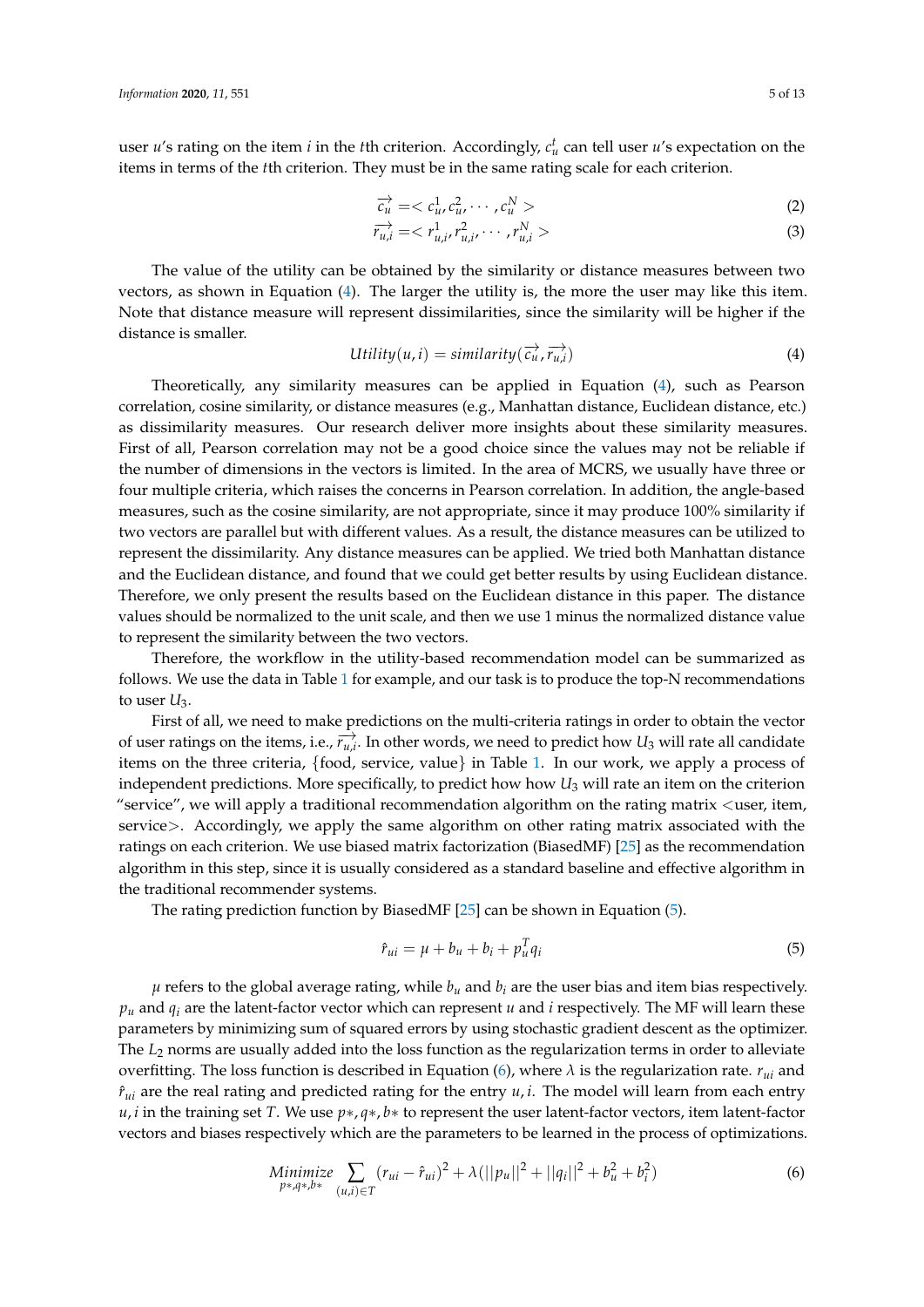Once we obtain the users' predicted multi-criteria ratings on the items, we randomly initialize the expectation vector for each user, and learn these vectors by using the optimization below.

#### *3.2. Optimization*

We can initialize user expectations for each user at the beginning. In this case, we are able to use Equation [\(4\)](#page-4-0) to calculate the utility score which will be used to rank the items to produce the top-N recommendations. Our previous work [\[5\]](#page-11-4) learns these user expectations by maximizing the normalized discounted cumulative gain (NDCG) [\[26\]](#page-12-1) which is a metric used for listwise ranking in the well-known learning-to-rank methods. Assuming each user *u* has a "gain" *gui* from being recommended an item *i*, the average discounted cumulative gain (DCG) for a list of *J* items is defined in Equation [\(7\)](#page-5-0).

<span id="page-5-0"></span>
$$
DCG = \frac{1}{N} \sum_{u=1}^{N} \sum_{j=1}^{J} \frac{g_{uij}}{max(1, log_b j))}
$$
(7)

where the logarithm base is a free parameter, typically between 2 and 10. A logarithm with base 2 is commonly used to ensure all positions are discounted. NDCG is the normalized version of DCG given by Equation [\(8\)](#page-5-1), where *DCG*∗ is the ideal DCG, i.e., the maximum possible DCG.

<span id="page-5-1"></span>
$$
NDCG = \frac{DCG}{DCG^*}
$$
 (8)

In terms of the listwise ranking, LambdaRank [\[27\]](#page-12-2) can be applied to optimize NDCG directly. In addition, genetic and evolution algorithms have also been demonstrated as effective solutions in the listwise ranking optimization [\[28\]](#page-12-3). They have been utilized as the optimizer in the area of recommender systems before [\[29,](#page-12-4)[30\]](#page-12-5). Our previous work found particle swarm optimization (PSO) [\[31\]](#page-12-6) to be an effective optimizer, and it is easy to be implemented.

The basic workflow in the PSO can be described by Algorithm [1.](#page-5-2) In PSO, we need to initialize multiple particles to search for the optimal solution, while we use the NDCG shown in Equation [\(8\)](#page-5-1) as the fitness function. The position of each particle is the parameters we need to learn. In our case, the position here refers to the all of the user expectation vectors. At the initialize stage, we need to define the number of particles, the initial positions and velocity. The velocity can define how much each particle can move (i.e., change the positions at the beginning).

<span id="page-5-2"></span>

| initialization;                                         |  |  |  |  |
|---------------------------------------------------------|--|--|--|--|
| while $t \leq MaxIteration$ do                          |  |  |  |  |
| for each particle do                                    |  |  |  |  |
| Calculate fitness value;                                |  |  |  |  |
| <b>if</b> fitness is better than pBest <b>then</b>      |  |  |  |  |
| update pBest and its position;                          |  |  |  |  |
| end                                                     |  |  |  |  |
| <b>if</b> fitness is better than gBest <b>then</b>      |  |  |  |  |
| update gBest and its position;                          |  |  |  |  |
| end                                                     |  |  |  |  |
| end                                                     |  |  |  |  |
| for each particle do                                    |  |  |  |  |
| update particle velocity according to Equation $(9)$ ;  |  |  |  |  |
| update particle position according to Equation $(10)$ ; |  |  |  |  |
| end                                                     |  |  |  |  |
| $t = t + 1$ ;                                           |  |  |  |  |
| end                                                     |  |  |  |  |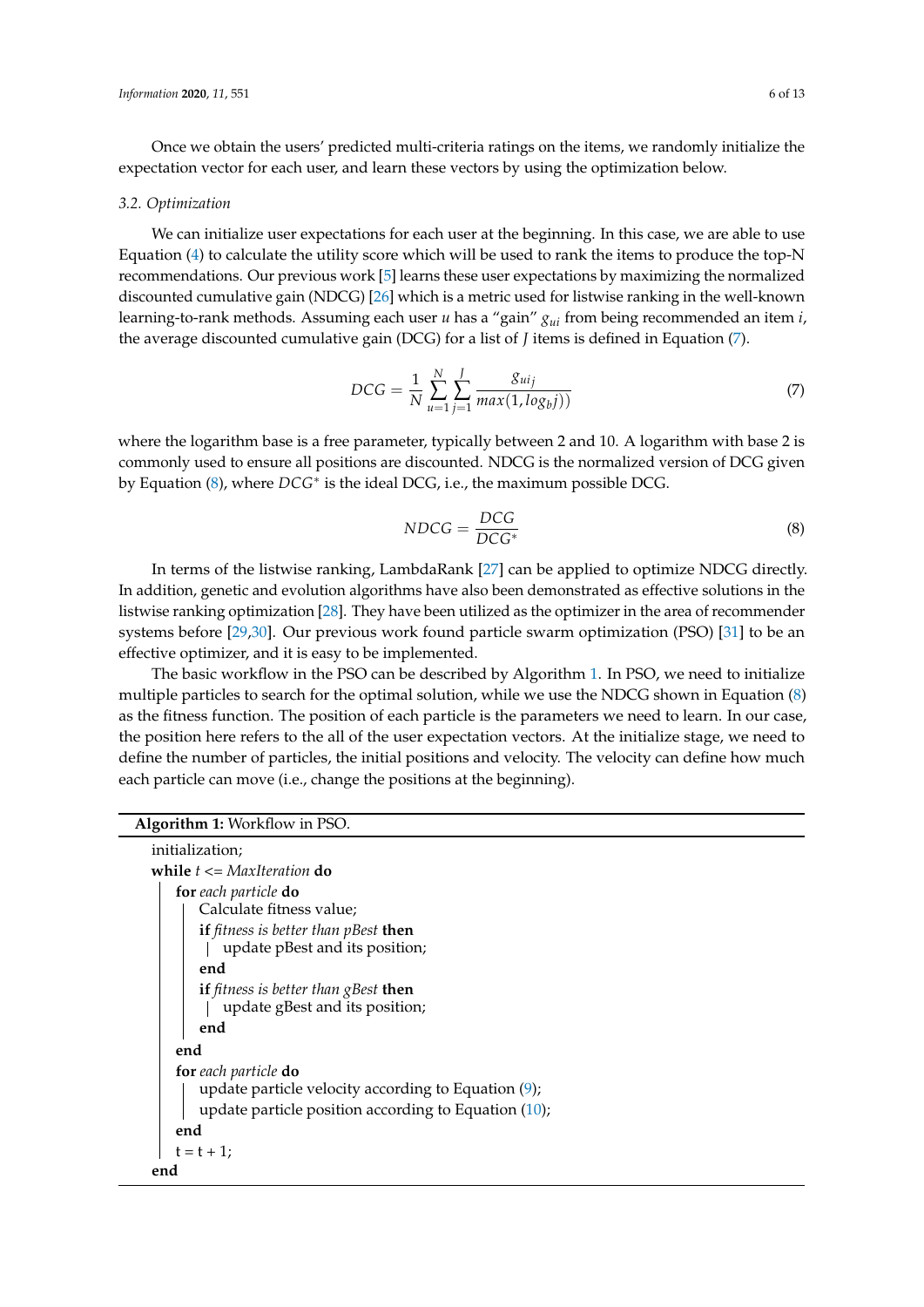Each particle will run the algorithms with the initialized positions (i.e., user expectations) and velocity. The velocity is a vector with the same size of the position vector. For each run, we calculate the fitness value, where it refers to the NDCG metric in our experiments. The learning process will save a cBest value (i.e., the best NDCG for each particle *c* in multiple runs) for each particle and a gBest value (i.e., the best NDCG by the whole group of the articles) for the whole group, as well as their corresponding positions. In each iteration, the process will update the velocity for each particle, as shown in Equation [\(9\)](#page-6-1). We use *Vij*,*<sup>t</sup>* to denote the velocity of the *j*th bit in the position of the particle *i* in the *t*th learning iteration, *Xij*,*<sup>t</sup>* as the value of position in the *j*th bit in particle *i* in the *t*th iteration. *PcBest* and *PgBest* are the vector of positions associated with the individual best fitness (i.e., cBest) and the global fitness value (i.e., gBest).  $w_t$ ,  $\alpha_1$ ,  $\alpha_2$ ,  $\varphi_1$  and  $\varphi_2$  are the arguments to be defined in advance. In this way, each particle can learn from itself and the best move by the whole group in each learning iteration.

<span id="page-6-1"></span>
$$
V_{ij,t} = w_t \times V_{ij,t} + \alpha_1 \varphi_1 \times (P_{\text{cBest}}^j - X_{ij,t}) + \alpha_2 \varphi_2 \times (P_{\text{gBest}}^j - X_{ij,t})
$$
\n
$$
\tag{9}
$$

Finally, the position of each particle can be updated by Equation [\(10\)](#page-6-2) and be used in the next learning iteration.

<span id="page-6-2"></span>
$$
X_{ij,t+1} = X_{ij,t} + V_{ij,t}
$$
\n
$$
(10)
$$

#### <span id="page-6-0"></span>**4. Penalty-Enhanced Utility-Based Multi-Criteria Recommendation Model**

In this section, we point out the issue of over-/under-expectation in the approach above, and discuss out solution which applies a penalty in the learning process.

#### *4.1. Issue of Over-/Under-Expectations*

To better explain the issue of over-/under-expectations, we use the example shown in Table [2.](#page-2-0) The first three rows present a user *u'*s predicted rating vectors  $\overrightarrow{r_{u,i}}$  on three items—*T*<sub>1</sub>, *T*<sub>2</sub>, *T*<sub>3</sub>. The last row gives the user expectation vector  $\overrightarrow{c_u}$ .

For simplicity, we use the Manhattan distance to represent the dissimilarity between two vectors. In this case, the Manhattan distance is 4 which is the same for the items  $T_1$  and  $T_2$ . Apparently, the ratings on the item  $T_2$  are all above the user expectations, while the ratings on  $T_1$  are all below the user expectations. Without solving the issue of over-/under-expectations, the items  $T_1$  and  $T_2$  will be considered equally in the item rankings. The situation could be more complicated. Take the item *T*<sup>3</sup> for example, the Manhattan distance will be 6 for *T*3, but it falls in over-expectation in the criterion "Room", and under-expectation in other criteria.  $T_3$  will be ranked ahead  $T_1$  and  $T_2$ , but the end user may prefer  $T_2$  rather than  $T_3$ . As a result, there could be false positives in the recommendation list and false negatives in the list of recommendation candidates.

We realized this issue, and proposed to use a filtering strategy to alleviate this issue [\[8\]](#page-11-7). More specifically, we can pre-define the rules for over-/under-expectations. For example, if the item falls in the situation of over-expectations, we may exclude this item from the list of candidate items to be recommended. However, it is difficult to pre-define these rules without domain knowledge, since we do not know whether the user will like an item if it falls in the case of over-expectation or under-expectation. In this paper, we seek solutions which are general and independent of domain knowledge.

## <span id="page-6-3"></span>*4.2. Penalty-Enhanced Models (PEMs)*

Our solution is simple and straightforward. We plan to learn a "penalty" for each situation. We define *Pover* and *Punder* as the penalty for the situation of over-expectation and under-expectations respectively. Everytime when we produce the utility score, we will add these penalties according to whether the actual situation is either over- or under-expected. The scale of *Pover* and *Punder* is [−1, 1],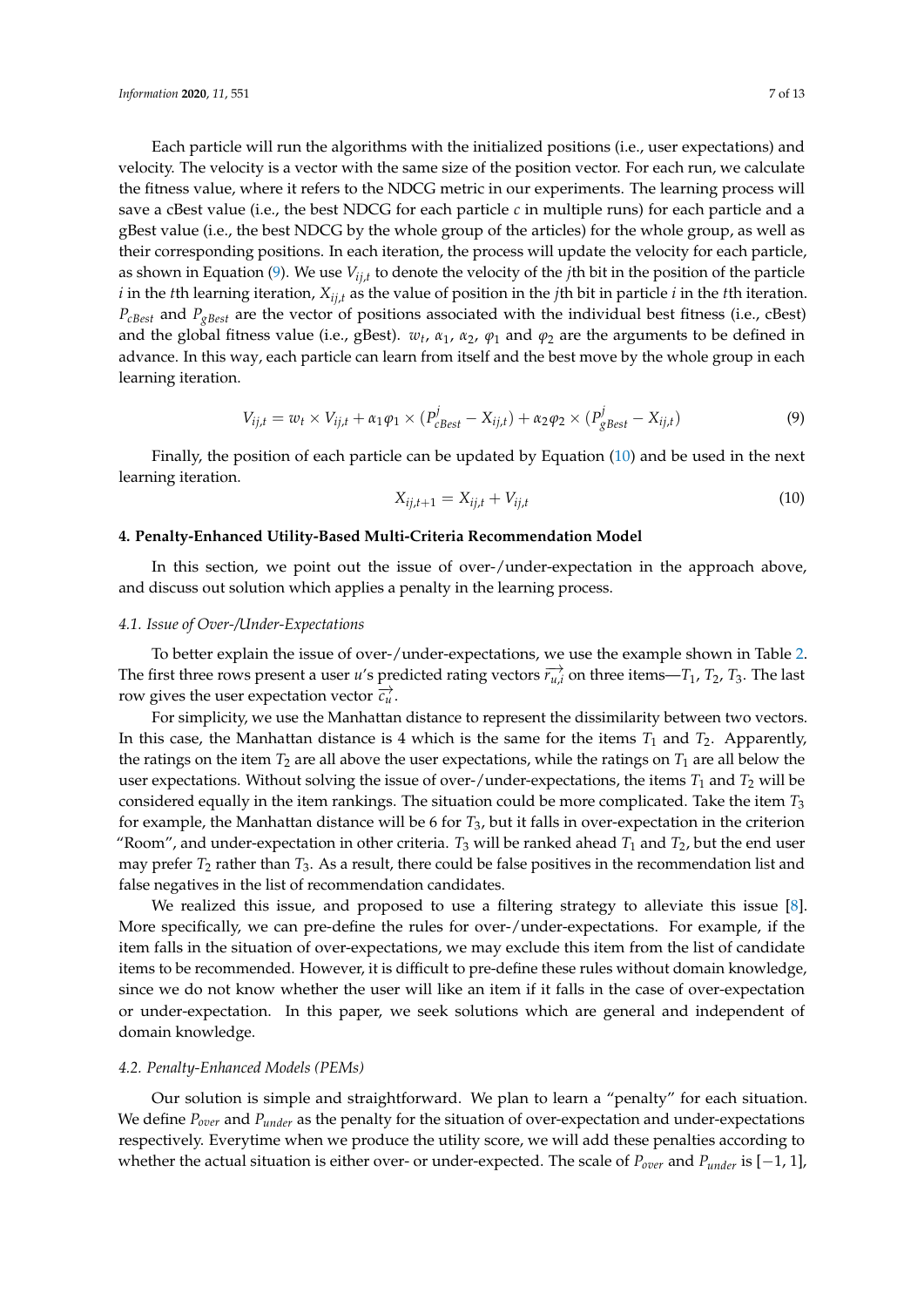since the utility score that was measured by similarity will fall in [0, 1]. We are going to learn *Pover* and *P*<sub>under</sub> together with the user expectations in the learning-to-rank process.

Note that, we name it as "penalty", but actually the value could be positive or negative. It is a real penalty if the value is negative, since we will penalize the utility score. Otherwise, it is a bonus which will add values to the utility score—it implies that we still accept the item and it provides extra value in the situation of over- or under-expectations.

The remaining challenge is how to detect the situation of over- and under-expectations. We use a sign which can be computed by using  $\sum_{t=1}^{N}(\overrightarrow{c^{t}_{u}} - \overrightarrow{c^{t}_{u}})$  $\overrightarrow{r_{u,i}^t}$ ). The item is under-expected if the sign is positive. Otherwise, it is over-expected, if the sign is negative. We will not apply any penalties if the sign is zero.

A finer-grained approach is to learn these penalties for each user or each group of the users, since the penalties may vary from user to user. Learning the penalties for each user may suffer the sparsity problem In this paper, we use PEM+ to denote the approach that we learn *Pover* and *Punder* for each group of the users in our experiments, while we create the user groups by using the K-Means clustering [\[32\]](#page-12-7) technique.

## <span id="page-7-0"></span>**5. Experiments and Results**

In this section, we present our data sets, evaluation strategies and the experimental results.

#### *5.1. Data Sets and Evaluations*

We use four real-world data set with multi-criteria ratings:

- TripAdvisor data: This data was crawled by Jannach, et al. [\[33\]](#page-12-8). The data was collected through a Web crawling process which collects users' ratings on hotels located in 14 global metropolitan destinations, such as London, New York, Singapore, etc. There are 22,130 ratings given by 1502 users and 14,300 hotels. Each user gave at least 10 ratings which are associated with multi-criteria ratings on seven criteria: value for the money, quality of rooms, convenience of the hotel location, cleanliness of the hotel, experience of check-in, overall quality of service and particular business services.
- Yahoo!Movie data: This data was obtained from YahooMovies by Jannach, et al. [\[33\]](#page-12-8). There are 62,739 ratings given by 2162 users on 3078 movies. Each user left at least 10 ratings which are associated with multi-criteria ratings on four criteria: direction, story, acting and visual effects.
- SpeedDating data: It was available on Kaggle [\(https://www.kaggle.com/annavictoria/speed](https://www.kaggle.com/annavictoria/speed-dating-experiment)[dating-experiment\)](https://www.kaggle.com/annavictoria/speed-dating-experiment). There are 8378 ratings given by 392 users. It is a special data for reciprocal people-to-people recommendations, while the "items" to be recommended are the users too. Each user will rate his or her dating partner in six criteria: attractiveness, sincerity, intelligence, fun, ambition, and shared interests.
- ITMLearning data: It was collected for the educational project recommendations [\[34\]](#page-12-9), while the authors used the filtering strategy to alleviate the over-/under-expectations. There are 3306 ratings given by 269 users on 70 items. Each rating entry is also associated with three criteria: app (how students like the application of the project), data (the ease of data preprocessing in the project) and ease (the overall ease of the project).

We compare the proposed PEM and PEM+ approaches with the following baseline approaches:

- The matrix factorization (MF) is the biased matrix factorization model [\[25\]](#page-12-0) by using the rating matrix <User, Item, Ratings> only without considering multi-criteria ratings.
- The linear aggregation model (LAM) [\[4\]](#page-11-3) is a standard aggregation-based multi-criteria recommendation method which predicts the multi-criteria ratings independently and uses a linear aggregation to estimate a user's overall rating on an item.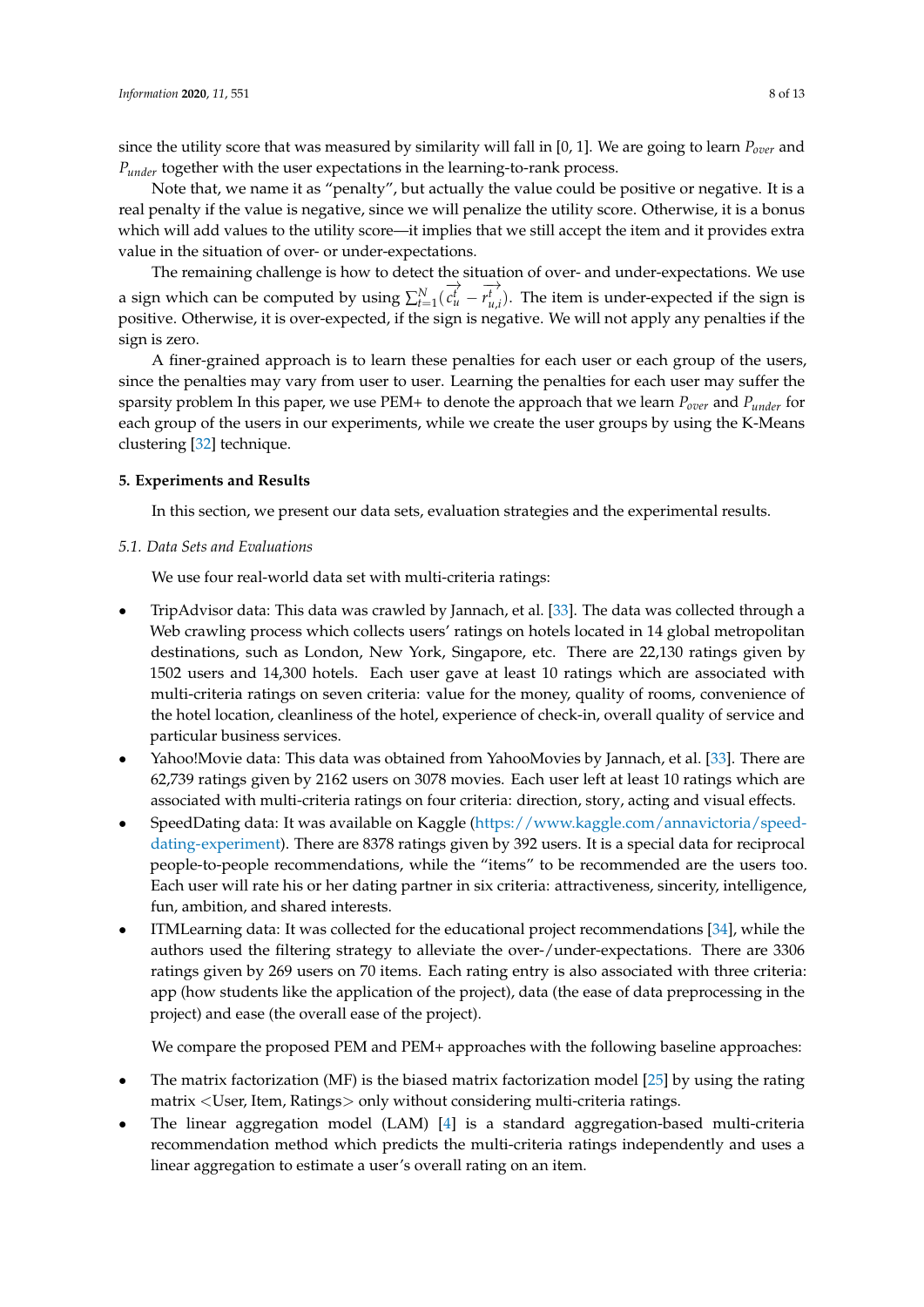- The criteria chain model (CCM) [\[11\]](#page-11-10) and flexible mixture model (FMM) [\[10\]](#page-11-9) are two methods which take the correlation among criteria into consideration.
- The UBM model which is the original utility-based multi-criteria recommendation model without handling the over-/under-expectation issues.

We apply 5-fold cross validation on these data sets, and evaluate the performance of recommendations based on top-10 recommendations by using precision and NDCG. Furthermore, we use the particle swarm optimization (PSO) [\[35\]](#page-12-10) as introduced previously. Particularly, we use OMOPSO [\[36\]](#page-12-11) in the open-source library MOEA [\(http://moeaframework.org\)](http://moeaframework.org). OMOPSO was demonstrated as one of the top-performing PSO algorithms. MOEA is an open-source library for multi-objective learning, but it can also be used for single-objective learning, while we just setup NDCG as the only objective in the library. MOEA provides built-in optimal parameters for each learning algorithm, and we use these default parameters.

In addition to the PEM approach discussed in Section [4.2,](#page-6-3) we also examine PEM+ in which we put users into different clusters and learn the penalties for each cluster of the users. More specifically, we use the classical K-Means clustering on the user-item rating matrix. We tried different values for K (K = 2, 4, 6, 8, 10), and we found that the optimal value of K is 8, 6, 4, 4 for the TripAdvisor, Yahoo!Movie, SpeedDating and ITMLearning data respectively by using the the within-cluster sum of squared errors. We would like to examine whether PEM+ can offer further improvements, we just tried the small K values. The performance could be better if we try larger values, while we may also have more parameters to be learned. In PEM+, we will learn *Pover* and *Punder* for each cluster of users.

#### *5.2. Results and Findings*

First of all, we present the results based on precision and NDCG in Figure [2.](#page-9-0) Table [3](#page-9-1) presents the NDCG results for the utility-based recommendation models, as well as the improvement by PEM and PEM+ in comparison with UBM. We performed two-paired t-test as the significant test at the 95% confidence level. We use \* to represent significant results between proposed approach (i.e., PEM and PEM+) and the best performing baseline method, and  $\circ$  to indicate significant results between PEM and PEM+. Significance results based on precision are depicted in Figure [2,](#page-9-0) while the results for NDCG are described in Table [3.](#page-9-1)

First of all, we compared the results among the baseline methods (i.e., MF, LAM, FMM, CCM and UBM). We observed that the UBM approach generally outperformed other baseline methods in terms of both precision and NDCG. UBM produced slightly better NDCG results than the NDCG by FMM in the TripAdvisor and Yahoo!Movie data.

By comparing the solutions proposed in this paper (i.e., PEM and PEM+) with the baseline methods, we observed that the PEM could offer improvements on both precision and NDCG on all the data sets, except the speed dating data. PEM+ was able to beat all baselines except the speed dating data too. We believe that the failure was caused by the characteristics of this data set, which will be discussed in the next paragraph. A further look at the comparison between PEM and PEM+ can tell that PEM+ beat PEM in NDCG for all data except the dating data. However, PEM+ failed to outperform PEM in precision for the Yahoo!Movie and ITMLearning data. Recall that we used the NDCG as the fitness function in PSO, while the results on precision may be out of controls. Another potential reason could be that we did not try larger K values in KMeans for PEM+.

As a summary, PEM and PEM+ could offer improvements over the utility-based recommendation model. The only exception was the SpeedDating data set. We did have multi-criteria ratings in this data set. However, it was a data set for people-to-people recommendations which fell in the category of reciprocal recommendations. The nature of this data was different from other multi-criteria rating data, which may have resulted in less improvements here. We observed that the NDCG was even decreased by using PEM. The underlying reasons may lie in the special characteristics of the reciprocal recommendations. In the context of speed dating, a successful recommendation will consider a "match" between two users. In our recommendation approach, we only considered the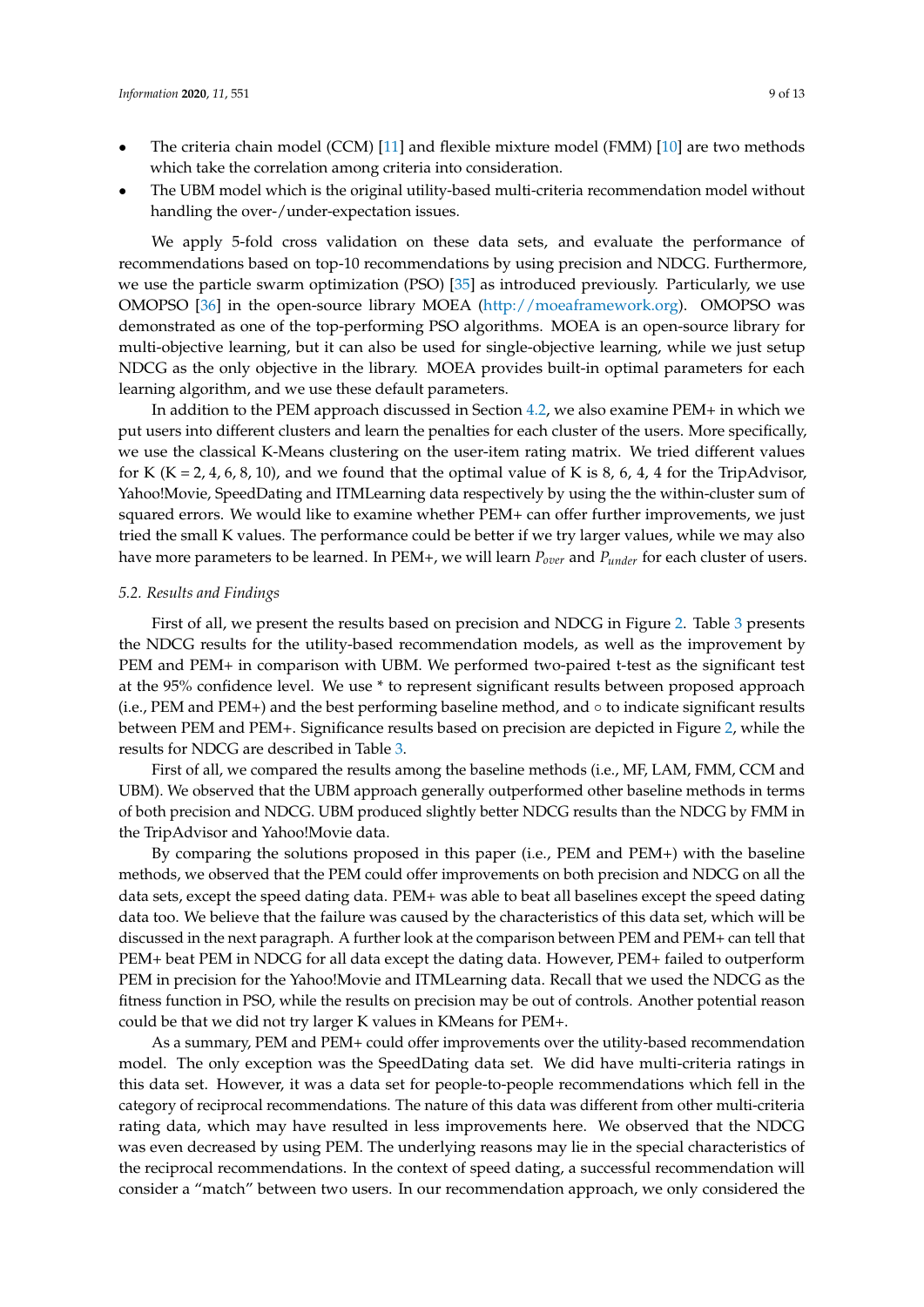preferences from the perspective of the users who received the recommendations, but ignored whether the recommended people would like to date with the target user. It may result in a drop or less improvements. A reciprocal recommendation model which also considers the dating partners [\[37](#page-12-12)[,38\]](#page-12-13) may help improve the recommendation performance.  $\frac{1}{2}$  1

<span id="page-9-0"></span>

**Figure 2.** Experimental results **Figure 2.** Experimental results.

|            | TripAdvisor                     | Yahoo!Movie            | <b>SpeedDating</b> | <b>ITMLearning</b>              |
|------------|---------------------------------|------------------------|--------------------|---------------------------------|
| UBM        | 0.0028                          | 0.038                  | 0.9852             | 0.1264                          |
| <b>PEM</b> | $0.003(7.14\%)$                 | $0.042(10.5\%)$        | $0.98(-0.5\%)$     | $0.1441(14\%)$                  |
| $PEM+$     | $0.0031(10.7\%)$<br>$*$ $\circ$ | $0.044(15.8\%)$<br>* ∩ | $0.9866(0.14\%)$   | $0.1466(15.9\%)$<br>$*_{\circ}$ |

<span id="page-9-1"></span>**Table 3.** Results based on normalized discounted cumulative gain (NDCG).

Our previous research [\[8\]](#page-11-7) proposed to use the filtering strategies to alleviate the issue of over-/under-expectations for the ITMLearning data. We chose the best filtering strategy and run the model. It achieved the NDCG result as 0.1311 which was lower than the results by using both PEM and PEM+. It is not surprising, since the filtering operation may mistakenly remove the items that a user may like. Our solution based on the penalties actually provided a soft and finer-grained solution to alleviate the issue of over-/under-expectations. These results demonstratde that our solution was much more effective than the filtering strategy, not to mention that the penalty-enhanced solution did not require any domain knowledge to define the rules for filtering.

Finally, we present the learned *Pover* and *Punder* by using the PEM approach, as shown by Table [4.](#page-10-1)

We observed that the penalties learned by our models varied from case to case. The "penalty" was positive for over-expectations and negative for under-expectations for the TripAdvisor, Yahoo!Movie and ITMLearning data sets. It tells that the users still liked the item if it was over-expected, and additionally a bonus was added to the predicted score which was used to rank the items. The penalty was negative in the case of under-expectation, so the predicted score was penalized accordingly. The pattern in the SpeedDating data was different from others—the penalty for over-expectation was negative, while it was positive for under-expectations. It implies that a user may not have accepted a recommended partner if some characteristics of the partner were over-expected. By contrast, the penalty for under-expectation was positive but close to zero, which implies that a partner was still acceptable even if the partner slightly missed the expectations in some characteristics.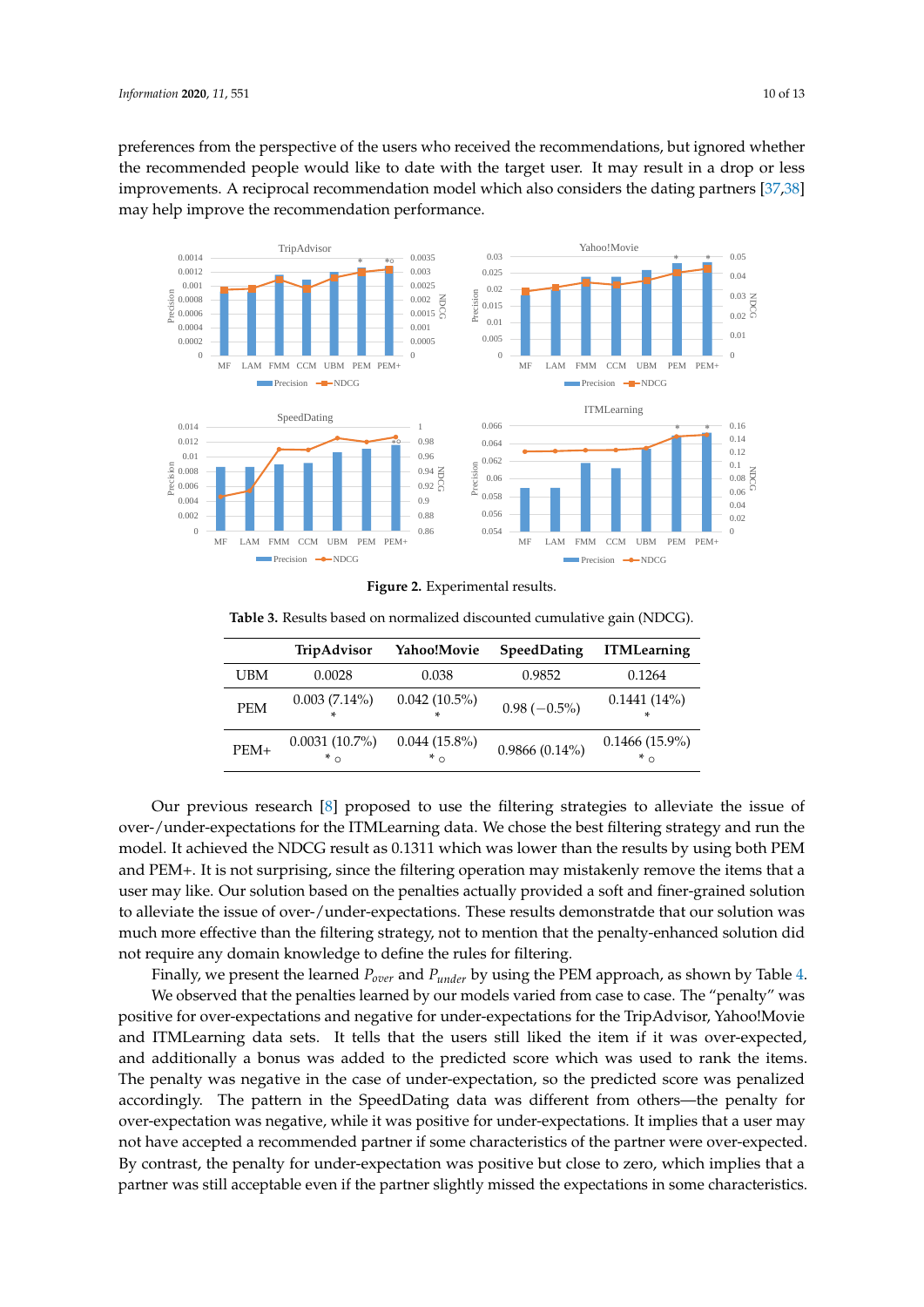<span id="page-10-1"></span>These results are interesting and can also help us understand more characteristics about each data or domain.

|             | $P_{over}$ | $P$ <sub>under</sub> |
|-------------|------------|----------------------|
| TripAdvisor | 0.124      | $-0.022$             |
| Yahoo!Movie | 0.574      | $-0.985$             |
| SpeedDating | $-0.29$    | 0.02                 |
| ITMLearning | 0.324      | $-0.165$             |

**Table 4.** Learned penalties.

## <span id="page-10-0"></span>**6. Conclusions and Future Work**

In this paper, we point out the issue of over-/under-expectations in the existing utility-based multi-criteria recommendation approach, and propose to learn penalties to alleviate this issue. Our experimental results based on four real-world data sets can demonstrate the effectiveness of the proposed solutions. Particularly, the penalty-enhanced approach works better than the filtering strategy, and it is general enough to be applied to any data sets.

However, there are still some limitations in the current work. We can consider more solutions for these issues as our future work. First of all, we define the case of over-/under-expectation for each rating entry by a user on an item, and apply the corresponding penalties. We can actually exploit a finer-grained method which will apply a penalty to each bit of the rating vector (i.e., case by case for the rating on each criterion). In this case, we have more penalties to be learned, but it may be able to further improve the models. In addition, we did not try larger K values for the KMeans clustering in the PEM+ method. Other K values may deliver better results. Using PSO as the optimizer may result in an efficiency issue for a large-scale data. We can use cloud service (such as Amazon Web Services) to learn the parameters. Or, we can seek other optimization methods in future. Finally, the penalties may be affected by other information, such as contexts [\[39,](#page-12-14)[40\]](#page-12-15) or trust information [\[41](#page-12-16)[,42\]](#page-12-17). For example, the issue of over-/under-expectations may be serious in some contexts, but they can be ignored in other situations. Or, the issue can be ignored if the item was recommended by a trusted person. We will seek these alternative improvements in our future work.

**Funding:** This research received no external funding.

**Conflicts of Interest:** The author declares no conflict of interest.

### **Abbreviations**

The following abbreviations are used in this manuscript:

| Criteria Chain Model                    |
|-----------------------------------------|
| Discounted Cumulative Gain              |
| Flexible Mixture Model                  |
| Linear Aggregation Model                |
| Multi-Criteria Recommender Systems      |
| Matrix Factorization                    |
| Multi-Objective Evolutionary Algorithms |
| Normalized Discounted Cumulative Gain   |
| Penalty-Enhanced Model                  |
| Particle Swarm Optimization             |
| Utility-Based Model                     |
|                                         |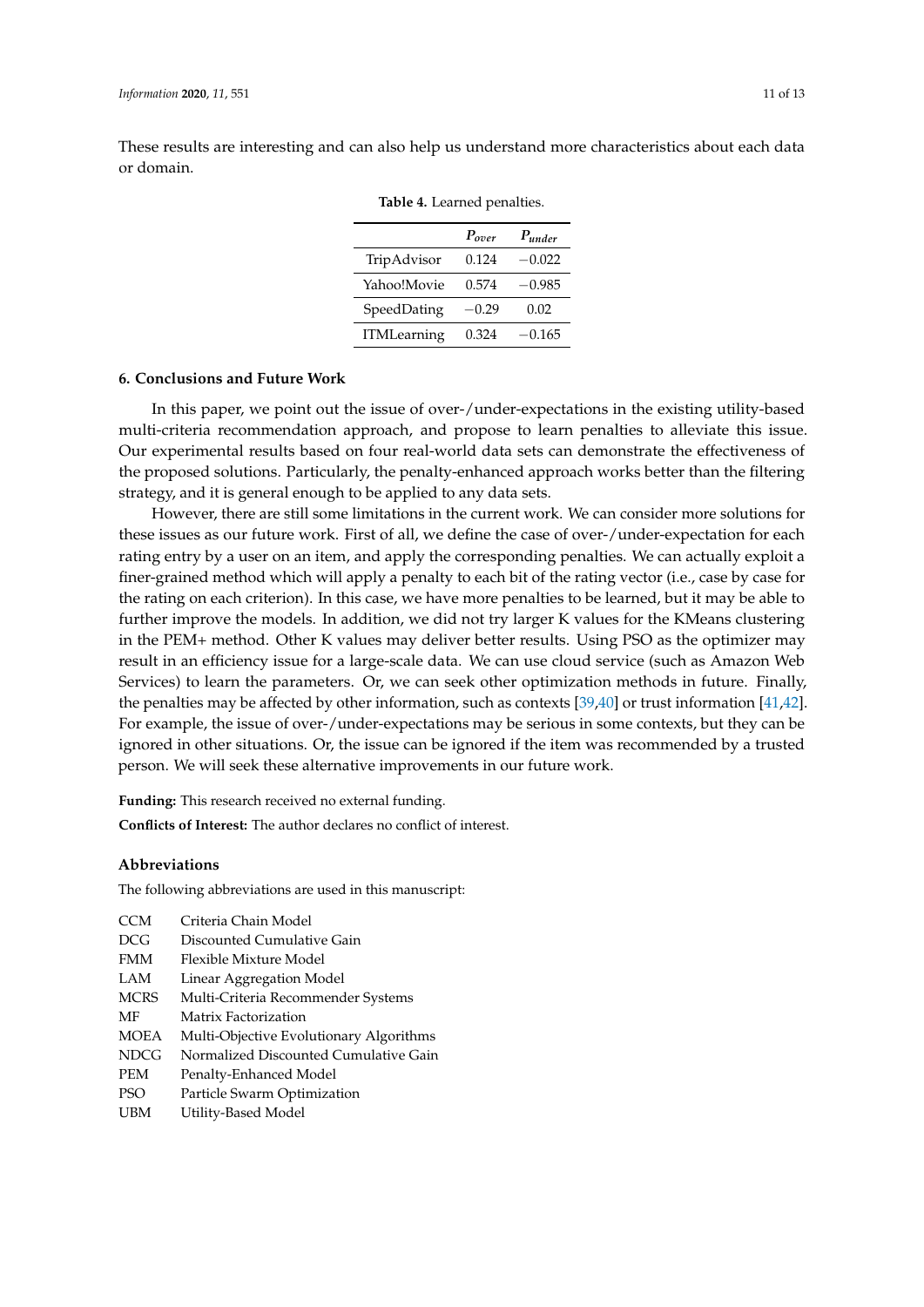## **References**

- <span id="page-11-0"></span>1. Bawden, D.; Robinson, L. The dark side of information: Overload, anxiety and other paradoxes and pathologies. *J. Inf. Sci.* **2009**, *35*, 180–191. [\[CrossRef\]](http://dx.doi.org/10.1177/0165551508095781)
- <span id="page-11-1"></span>2. Alexandridis, G.; Siolas, G.; Stafylopatis, A. ParVecMF: A paragraph vector-based matrix factorization recommender system. *arXiv* **2017**, arXiv:1706.07513.
- <span id="page-11-2"></span>3. Alexandridis, G.; Tagaris, T.; Siolas, G.; Stafylopatis, A. From Free-text User Reviews to Product Recommendation using Paragraph Vectors and Matrix Factorization. In *Companion Proceedings of the 2019 World Wide Web Conference*; Association for Computing Machinery: New York, NY, USA, 2019; pp. 335–343.
- <span id="page-11-3"></span>4. Adomavicius, G.; Kwon, Y. New recommendation techniques for multicriteria rating systems. *IEEE Intell. Syst.* **2007**, *22*, 48–55. [\[CrossRef\]](http://dx.doi.org/10.1109/MIS.2007.58)
- <span id="page-11-4"></span>5. Zheng, Y. Utility-based multi-criteria recommender systems. In Proceedings of the 34th ACM/SIGAPP Symposium on Applied Computing, Limasso, Cyprus, 8–12 April 2019; pp. 2529–2531.
- <span id="page-11-5"></span>6. Liu, T.Y. *Learning to Rank for Information Retrieval*; Springer Science & Business Media: Berlin/Heidelberg, Germany, 2011.
- <span id="page-11-6"></span>7. Balakrishnan, S.; Chopra, S. Collaborative ranking. In Proceedings of the Fifth ACM International Conference on Web Search and Data Mining, Seattle, WA, USA, 8–12 February 2012; pp. 143–152.
- <span id="page-11-7"></span>8. Zheng, Y.; Ghane, N.; Sabouri, M. Personalized Educational Learning with Multi-Stakeholder Optimizations. In Proceedings of the Adjunct ACM Conference on User Modelling, Adaptation and Personalization, Larnaca, Cyprus, 9–12, June 2019.
- <span id="page-11-8"></span>9. Manouselis, N.; Costopoulou, C. Experimental analysis of design choices in multiattribute utility collaborative filtering. *Int. J. Pattern Recognit. Artif. Intell.* **2007**, *21*, 311–331. [\[CrossRef\]](http://dx.doi.org/10.1142/S021800140700548X)
- <span id="page-11-9"></span>10. Sahoo, N.; Krishnan, R.; Duncan, G.; Callan, J. Research Note—The Halo Effect in Multicomponent Ratings and Its Implications for Recommender Systems: The Case of Yahoo! Movies. *Inf. Syst. Res.* **2012**, *23*, 231–246. [\[CrossRef\]](http://dx.doi.org/10.1287/isre.1100.0336)
- <span id="page-11-10"></span>11. Zheng, Y. Criteria Chains: A Novel Multi-Criteria Recommendation Approach. In Proceedings of the 22nd International Conference on Intelligent User Interfaces, Limassol, Cyprus, 13–16 March 2017; pp. 29–33.
- <span id="page-11-11"></span>12. Burke, R. Hybrid recommender systems: Survey and experiments. *User Model. User-Adapt. Interact.* **2002**, *12*, 331–370. [\[CrossRef\]](http://dx.doi.org/10.1023/A:1021240730564)
- <span id="page-11-12"></span>13. Schafer, J.B.; Frankowski, D.; Herlocker, J.; Sen, S. Collaborative filtering recommender systems. In *The Adaptive Web*; Springer: Berlin/Heidelberg, Germany, 2007; pp. 291–324.
- <span id="page-11-13"></span>14. Ekstrand, M.D.; Riedl, J.T.; Konstan, J.A. Collaborative Filtering Recommender Systems. Available online: <https://dl.acm.org/doi/10.1561/1100000009> (accessed on 23 November 2020).
- <span id="page-11-14"></span>15. Pazzani, M.J.; Billsus, D. Content-based recommendation systems. In *The Adaptive Web*; Springer: Berlin/Heidelberg, Germany, 2007; pp. 325–341.
- <span id="page-11-15"></span>16. Lops, P.; De Gemmis, M.; Semeraro, G. Content-based recommender systems: State of the art and trends. In *Recommender Systems Handbook*; Springer: Berlin/Heidelberg, Germany, 2011; pp. 73–105.
- <span id="page-11-16"></span>17. Zhao, W.X.; Li, S.; He, Y.; Wang, L.; Wen, J.R.; Li, X. Exploring demographic information in social media for product recommendation. *Knowl. Inf. Syst.* **2016**, *49*, 61–89. [\[CrossRef\]](http://dx.doi.org/10.1007/s10115-015-0897-5)
- <span id="page-11-17"></span>18. Burke, R. Knowledge-based recommender systems. *Encycl. Libr. Inf. Syst.* **2000**, *69*, 175–186.
- <span id="page-11-18"></span>19. Tarus, J.K.; Niu, Z.; Mustafa, G. Knowledge-based recommendation: A review of ontology-based recommender systems for e-learning. *Artif. Intell. Rev.* **2018**, *50*, 21–48. [\[CrossRef\]](http://dx.doi.org/10.1007/s10462-017-9539-5)
- <span id="page-11-19"></span>20. Guttman, R.H. Merchant Differentiation through Integrative Negotiation in Agent-Mediated Electronic Commerce. Ph.D. Thesis, Massachusetts Institute of Technology, Cambridge, MA, USA, 1998.
- <span id="page-11-20"></span>21. Zihayat, M.; Ayanso, A.; Zhao, X.; Davoudi, H.; An, A. A utility-based news recommendation system. *Decis. Support Syst.* **2019**, *117*, 14–27. [\[CrossRef\]](http://dx.doi.org/10.1016/j.dss.2018.12.001)
- <span id="page-11-21"></span>22. Li, Z.; Fang, X.; Bai, X.; Sheng, O.R.L. Utility-based link recommendation for online social networks. *Manag. Sci.* **2017**, *63*, 1938–1952. [\[CrossRef\]](http://dx.doi.org/10.1287/mnsc.2016.2446)
- <span id="page-11-22"></span>23. Ribeiro, M.T.; Lacerda, A.; Veloso, A.; Ziviani, N. Pareto-efficient hybridization for multi-objective recommender systems. In Proceedings of the sixth ACM conference on Recommender systems, Dublin, Ireland, 9–13 September 2012.
- <span id="page-11-23"></span>24. Ribeiro, M.T.; Ziviani, N.; Moura, E.S.D.; Hata, I.; Lacerda, A.; Veloso, A. Multiobjective pareto-efficient approaches for recommender systems. *ACM Trans. Intell. Syst. Technol.* **2014**, *5*, 1–20.